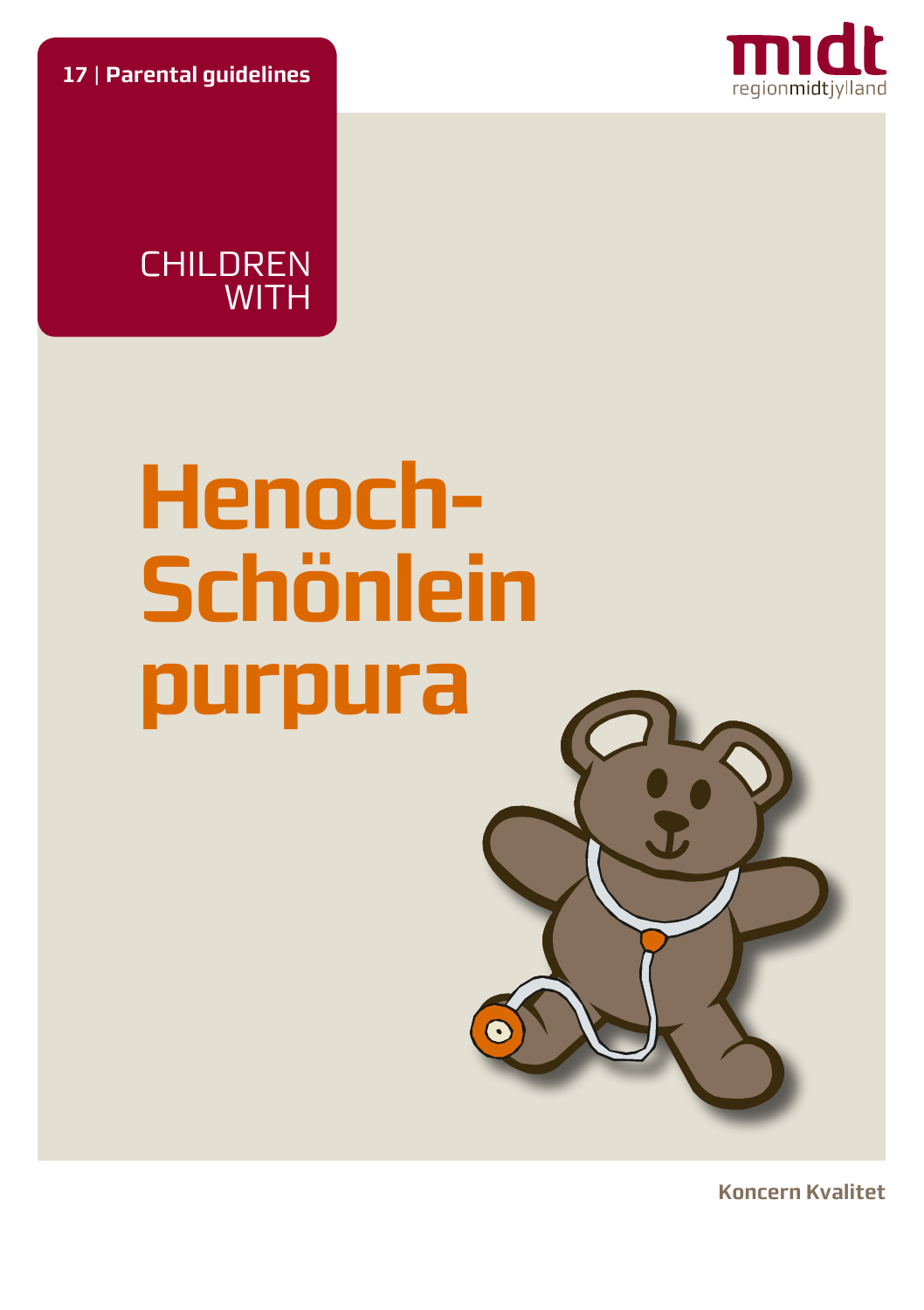# Children with **Henoch-Schönlein purpura**

### **General information:**

Henoch-Schönlein purpura is an inflammation of the small blood vessels, which is caused neither by bacteria nor virus. Typically, the inflammation occurs in the blood vessels of the skin, the intestinal wall and the kidneys. Minor bleeding may occur in the skin, resulting in a slightly swollen dark red and/ or purple-coloured rash known as purpura. Bleeding may also occur in the intestines and/or kidneys, which may result in stomach ache and blood in stools and urine. The condition may occur in all age groups, but is most common in children aged 2 to 11. Twice as many boys as girls get the disease.

#### **Causes:**

The cause of Henoch-Schhönlein purpura is unknown, but it is a type of immunological disorder where the immune system attacks itself, so to speak. Infections may be the trigger factor for respiratory infections.

# **How is it contracted?**

Henoch-Schönlein purpura is neither hereditary nor contagious.

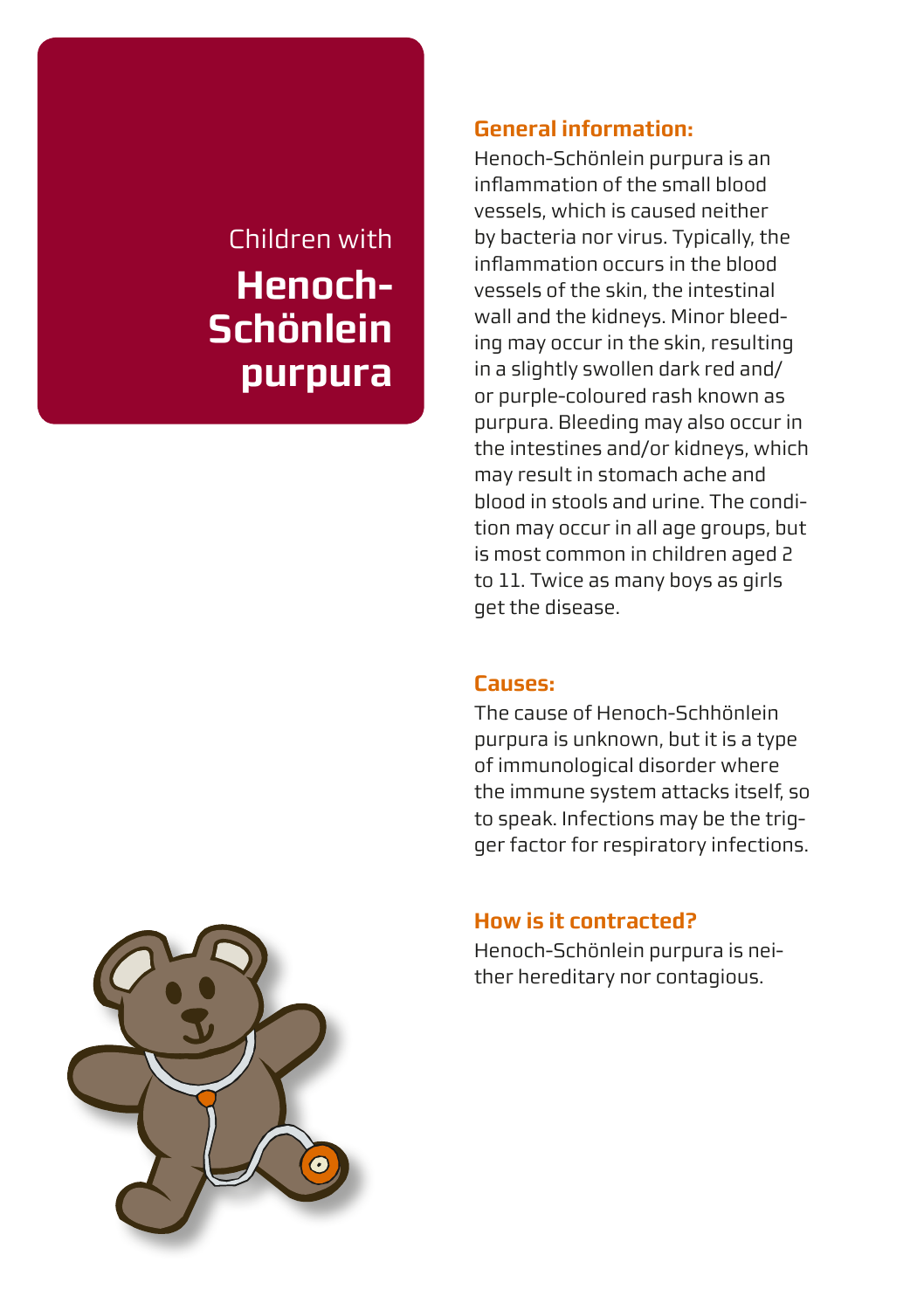# **Symptoms:**

Henoch-Schönlein purpura most often affects the skin, joints, the digestive system and the kidneys, and the symptoms usually last 4-6 weeks.

#### **Skin:**

- The characteristic rash usually starts on the buttocks and legs, but may spread to the entire body
- There is little or no itching
- The scalp, eyelids, ears, lips, the back of the hands and feet, scrotum and perineum may all be swollen.

#### **Joints:**

● Swelling of knees, ankles, elbows and finger joints. Joints are often affected symmetrically.

#### **The digestive system:**

- Colic-like pain that comes and goes
- Diarrhea and vomiting with or without blood.

#### **Kidneys:**

● Blood and/or protein in the urine.

The impact on the kidneys is usually not serious, but may last for a long time.

# **Good advice:**

Help the child to do activities that are not physically straining.

# **When to see a doctor?**

Contact a doctor if the child develops one or more of the above symptoms.

Contact your general practitioner first because he/she knows your child better than the doctor on call. You can also get good advice and guidance from your health visitor.

# **Treatment:**

- The symptoms are usually treated with painkillers and fluids
- In case of severe joint pain, other types of painkillers may be used
- In the case of gastro-intestinal pains/bleeding, treatment with adrenocortical hormone may be considered.
- Painkillers must be given as agreed with a doctor.

#### **Prevention:**

Not possible

# **Childcare:**

As long as the condition is present, the child should be as little physically active as possible. Later, the child may return to childcare or school and resume normal physical activity.